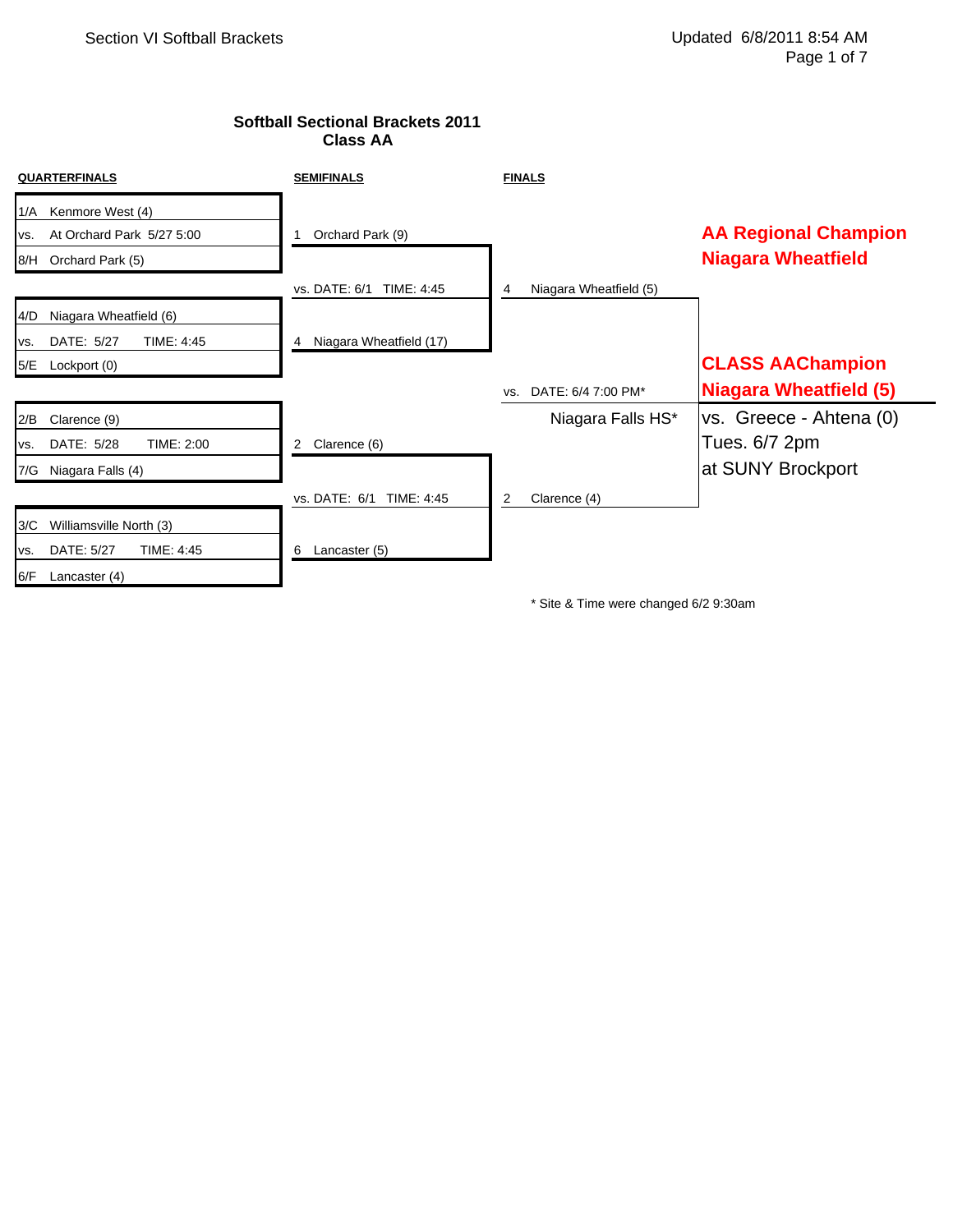## **Softball Sectional Brackets 2011 Class A-1**

| <b>QUARTERFINALS</b>                   | <b>SEMIFINALS</b>          | <b>FINALS</b>                 |                                  |
|----------------------------------------|----------------------------|-------------------------------|----------------------------------|
| Williamsville South (2)<br>1/A         |                            |                               |                                  |
| DATE: 5/26<br>TIME: 4:45<br>VS.        | Williamsville South (9)    |                               |                                  |
| 8/H Ken East (0)                       |                            |                               |                                  |
|                                        | vs. DATE: 5/28 TIME:11:00  | Williamsville South (1)       |                                  |
| Hutch Tech (at Houghton #4) (0)<br>4/D |                            |                               |                                  |
| DATE: 5/26<br>TIME: 4:45<br>VS.        | 4 West Seneca East (3)     |                               |                                  |
| West Seneca East (4)<br>5/E            |                            |                               |                                  |
|                                        |                            | DATE: 6/1 TIME:3:30 PM<br>VS. | <b>Williamsville East</b>        |
| Williamsville East (3)<br>2/B          |                            | Niagara Falls HS              |                                  |
| DATE: 5/26<br>TIME: 4:45<br>VS.        | 2 Williamsville East (8)   |                               |                                  |
| 7/G Grand Island (2)                   |                            |                               |                                  |
|                                        | vs. DATE: 5/28 TIME: 11:00 | Williamsville East (4)<br>2   |                                  |
| Hamburg (2)<br>3/C                     |                            |                               |                                  |
| DATE: 5/26<br>TIME: 4:45<br>VS.        | 3 Hamburg (4)              |                               |                                  |
| 6/F<br>Iroquois (0)                    |                            |                               | <b>Class A Regional Champion</b> |
|                                        |                            |                               | <b>Pittsford-Mendon</b>          |
|                                        | A1 & A2 Crossover          |                               |                                  |
|                                        | 2 Williamsville East (4)   |                               |                                  |
|                                        |                            | <b>CLASS A Champion</b>       |                                  |
|                                        | vs. DATE: 6/4 2:30** pm    | <b>Williamsville East (3)</b> |                                  |
|                                        | at Niagara-Wheatfield      | vs. Pittsford-Mendon (8)      |                                  |
|                                        | Depew (3)                  | Tues. 6/7 4pm                 |                                  |
|                                        |                            | at SUNY Brockport             |                                  |
|                                        |                            |                               |                                  |

\*\* Time was changed 6/2 9:30am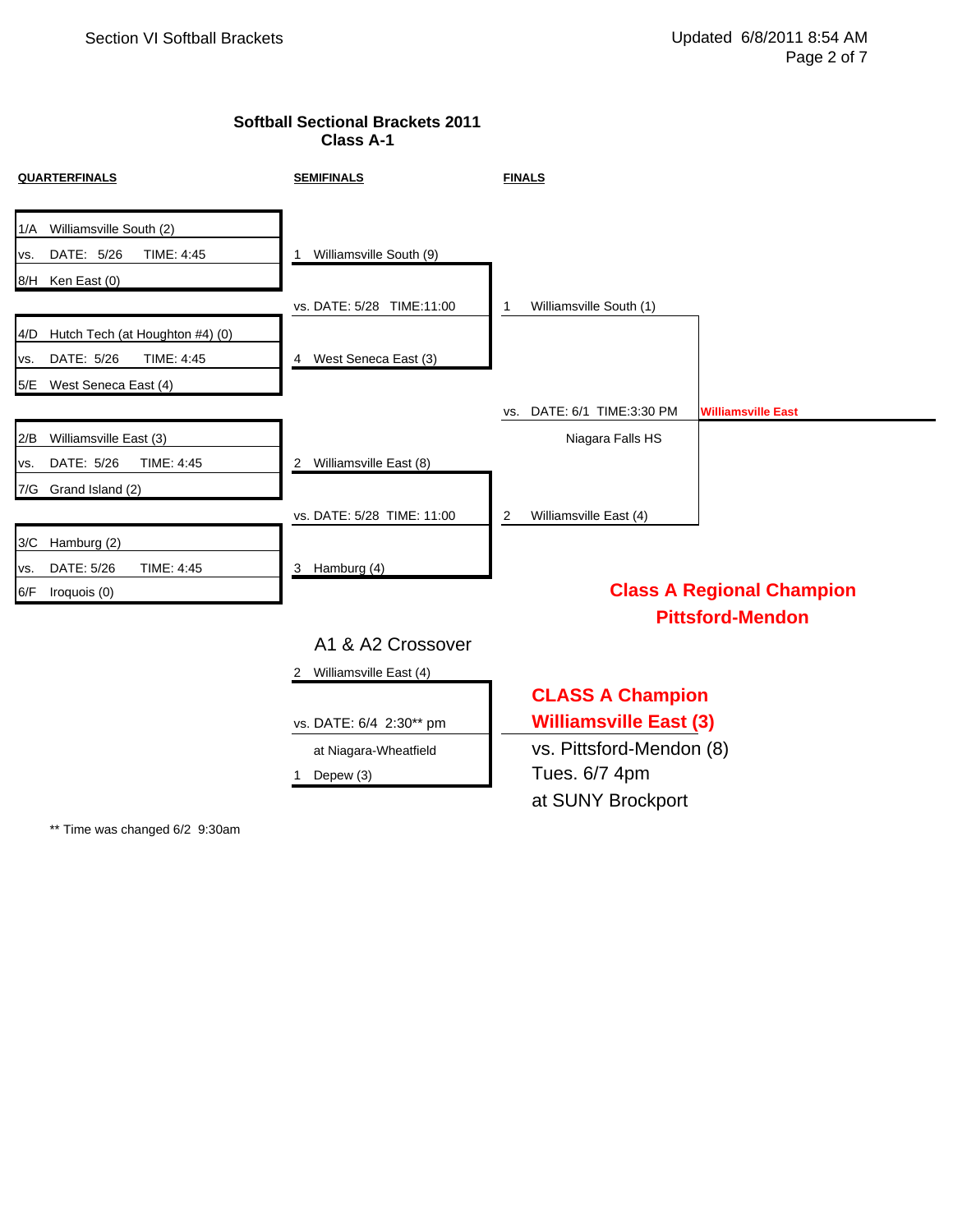## **Softball Sectional Brackets 2011 Class A-2**

| <b>QUARTERFINALS</b>                             | <b>SEMIFINALS</b>             | <b>FINALS</b>                                 |
|--------------------------------------------------|-------------------------------|-----------------------------------------------|
| 1/A Depew (6)<br>DATE: 5/26<br>TIME: 4:45<br>VS. | Depew (2)<br>1                |                                               |
| 8/H Springville (3)                              |                               |                                               |
|                                                  | vs. DATE: 5/28 TIME:11:00     | Depew (9)<br>1                                |
| 4/D Olean (5)                                    |                               |                                               |
| DATE: 5/26<br>TIME: 4:45<br>VS.                  | Olean (1)<br>4                |                                               |
| 5/E Albion (0)                                   |                               |                                               |
|                                                  |                               | DATE: 6/1 TIME:4:30 PM<br><b>Depew</b><br>VS. |
| 2/B Amherst (16)                                 |                               | Niagara Falls HS                              |
| DATE: 5/26<br>TIME: 4:45<br>VS.                  | 2 Amherst (3)                 |                                               |
| 7/G Pioneer (0)                                  |                               |                                               |
|                                                  | vs. DATE: 5/28<br>TIME: 11:00 | Amherst (3)<br>2                              |
| 3/C Cheektowaga (2)                              |                               |                                               |
| DATE: 5/26<br>TIME: 4:45<br>VS.                  | Cheektowaga (2)<br>3          |                                               |
| 6/F Maryvale (1)                                 |                               |                                               |
|                                                  |                               | <b>Class A Regional Champion</b>              |
|                                                  |                               | <b>Pittsford-Mendon</b>                       |
|                                                  | A1 & A2 Crossover             |                                               |
|                                                  | Williamsville East (4)<br>2   |                                               |
|                                                  |                               | <b>CLASS A Champion</b>                       |
|                                                  | vs. DATE: 6/4 2:30** pm       | <b>Williamsville East (3)</b>                 |

at Niagara-Wheatfield vs. Pittsford-Mendon (8) 1 Depew (3) Tues. 6/7 4pm at SUNY Brockport

\*\* Time was changed 6/2 9:30am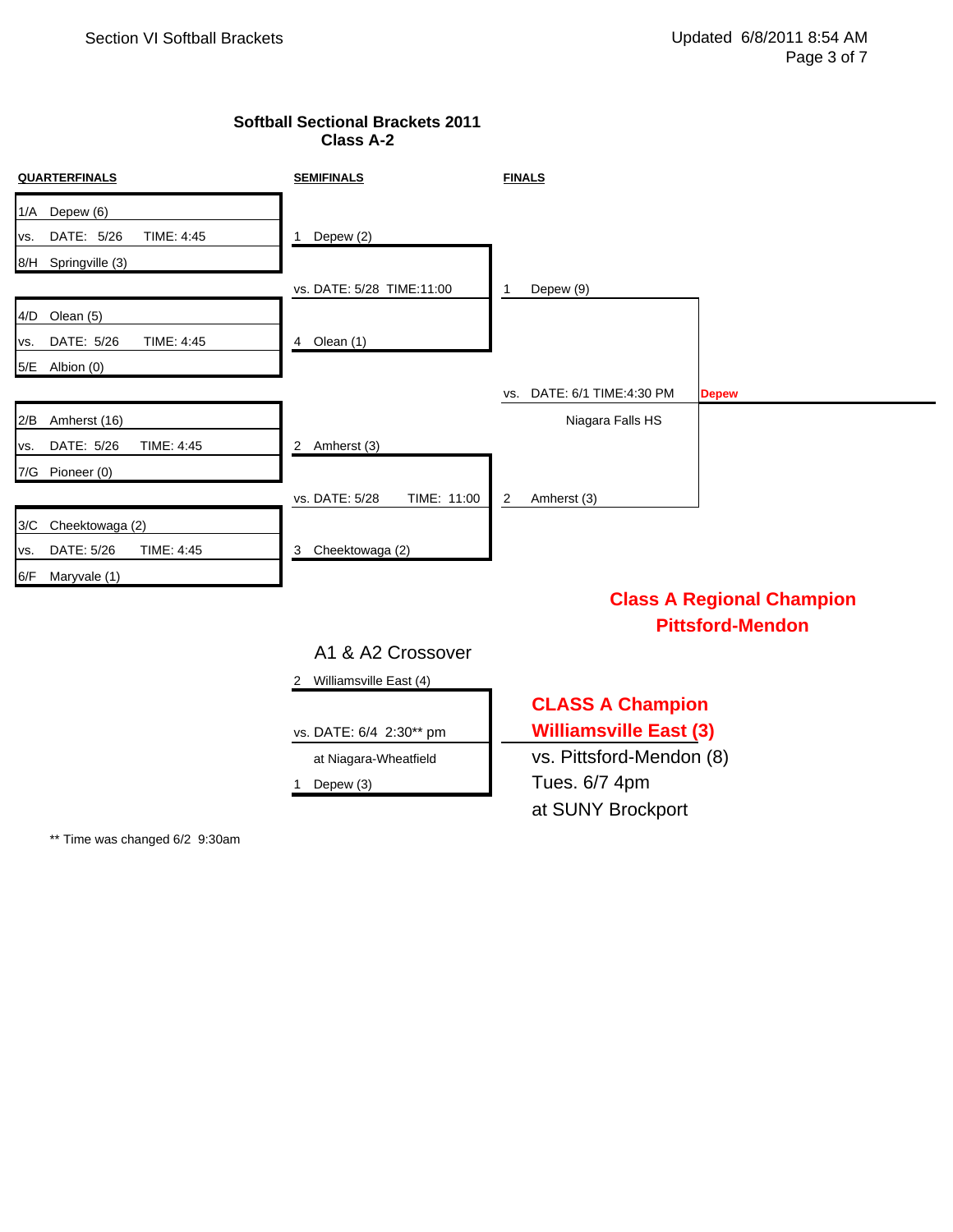#### **Softball Sectional Brackets 2011 Class B-1**

| <b>QUARTERFINALS</b>            | <b>SEMIFINALS</b>         | <b>FINALS</b>                 |                                  |
|---------------------------------|---------------------------|-------------------------------|----------------------------------|
| 1/A Eden (16) Suspended Top 5   |                           |                               | <b>Class B Regional Champion</b> |
| vs. DATE: 5/27 *<br>TIME: 4:45  | 1 Eden $(6)$              |                               | <b>Falconer</b>                  |
| 8/H JFK (0) Conceded            |                           |                               |                                  |
|                                 | vs. DATE: 5/28 TIME:11:00 | Dunkirk (4)<br>4              |                                  |
| 4/D Dunkirk (8)                 |                           |                               |                                  |
| vs. 5/28* @ N.COLLINS Time TBA  | 4 Dunkirk (7)             |                               |                                  |
| 5/E Lackawanna (2)              |                           |                               |                                  |
|                                 |                           | DATE: 6/1 TIME:5:30 PM<br>VS. | <b>Dunkirk</b>                   |
| Alden (7) 5 Innings<br>2/B      |                           | Niagara Falls HS              |                                  |
| DATE: 5/26<br>TIME: 4:45<br>VS. | 2 Alden $(0)$             |                               |                                  |
| 7/G Medina (4)                  |                           |                               |                                  |
|                                 | vs. DATE: 5/28 TIME:11:00 | Royalton-Hartland (3)<br>3    |                                  |
| Royalton-Hartland (2)<br>3/C    |                           |                               |                                  |
| DATE: 5/26<br>TIME: 4:45<br>VS. | 3 Royalton-Hartland (6)   |                               |                                  |
| 6/F Akron (0)                   |                           |                               |                                  |
|                                 |                           |                               |                                  |
|                                 | B1 & B2 Crossover         |                               |                                  |
|                                 | Falconer (4)<br>2         |                               |                                  |
|                                 |                           | <b>CLASS B Champion</b>       |                                  |
|                                 | vs. DATE: 6/4 4:30 pm**   | Falconer (7)                  |                                  |
|                                 | at Niagara-Wheatfield     | vs. Mynderse (3)              |                                  |
|                                 | Dunkirk (2)<br>4          | Tues 6/7 6pm                  |                                  |
|                                 |                           | at SUNY Brockport             |                                  |

\* Rescheduled from 5/26 due to rainout or game not played to completion

\*\* Time was changed 6/2 9:30am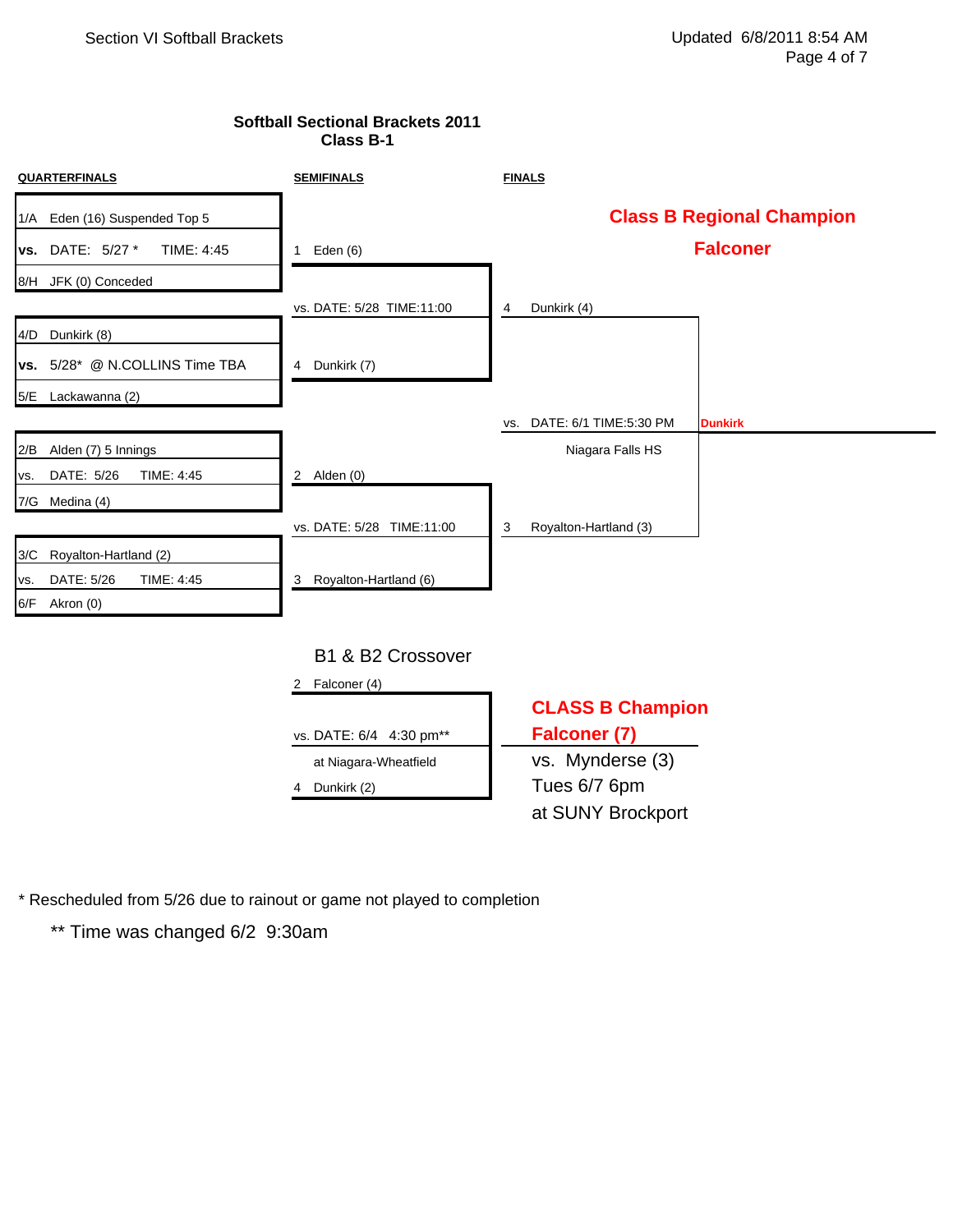#### **Softball Sectional Brackets 2011 Class B-2**

| <b>QUARTERFINALS</b>                                                            | <b>SEMIFINALS</b>              | <b>FINALS</b>                 |                                                     |
|---------------------------------------------------------------------------------|--------------------------------|-------------------------------|-----------------------------------------------------|
| City Honors (1) @JFK City-Clinton St<br>1/A<br>DATE: 5/27*<br>TIME: 4:45<br>VS. | City Honors (4)<br>1           |                               | <b>Class B Regional Champion</b><br><b>Falconer</b> |
| 8/H Gowanda (0)                                                                 | vs. DATE: 5/28 TIME: 11:00     | Cleveland Hill ((0)<br>4      |                                                     |
| Cleveland Hill (6)<br>4/D                                                       |                                |                               |                                                     |
| DATE: 5/26 TIME: 4:45 @ Wilson<br>VS.                                           | Cleveland Hill (5)<br>4        |                               |                                                     |
| 5/E<br>Wilson (1)                                                               |                                |                               |                                                     |
|                                                                                 |                                | DATE: 6/1 TIME 5:00 PM<br>VS. | <b>Falconer</b>                                     |
| Falconer (9)<br>2/B                                                             |                                | Promenschenkle Stadium        |                                                     |
| DATE: 5/26<br>TIME: 4:45<br>VS.                                                 | Falconer (9)<br>$\overline{2}$ |                               |                                                     |
| 7/G All-Lime (0)                                                                |                                |                               |                                                     |
|                                                                                 | vs. DATE: 5/28 TIME: 11:00     | Falconer (12)<br>2            |                                                     |
| 3/C<br>Leonardo da Vinci 1 Sus, 6 (at LaSalle #4)                               |                                |                               |                                                     |
| Da Vinci forfeit<br>VS.                                                         | Cassadaga Valley (0)<br>6      |                               |                                                     |
| Cassadaga Valley 1<br>6/F                                                       |                                |                               |                                                     |

# B1 & B2 Crossover

| Falconer (4)            |                         |  |
|-------------------------|-------------------------|--|
|                         | <b>CLASS B Champion</b> |  |
| vs. DATE: 6/4 4:30 pm** | <b>Falconer (7)</b>     |  |
| at Niagara-Wheatfield   | vs. Mynderse (3)        |  |
| Dunkirk (2)             | Tues 6/7 6pm            |  |
|                         | at SUNY Brockport       |  |

\*\* Time was changed 6/2 9:30am \* Rescheduled from 5/26 due to rainout or game not played to completion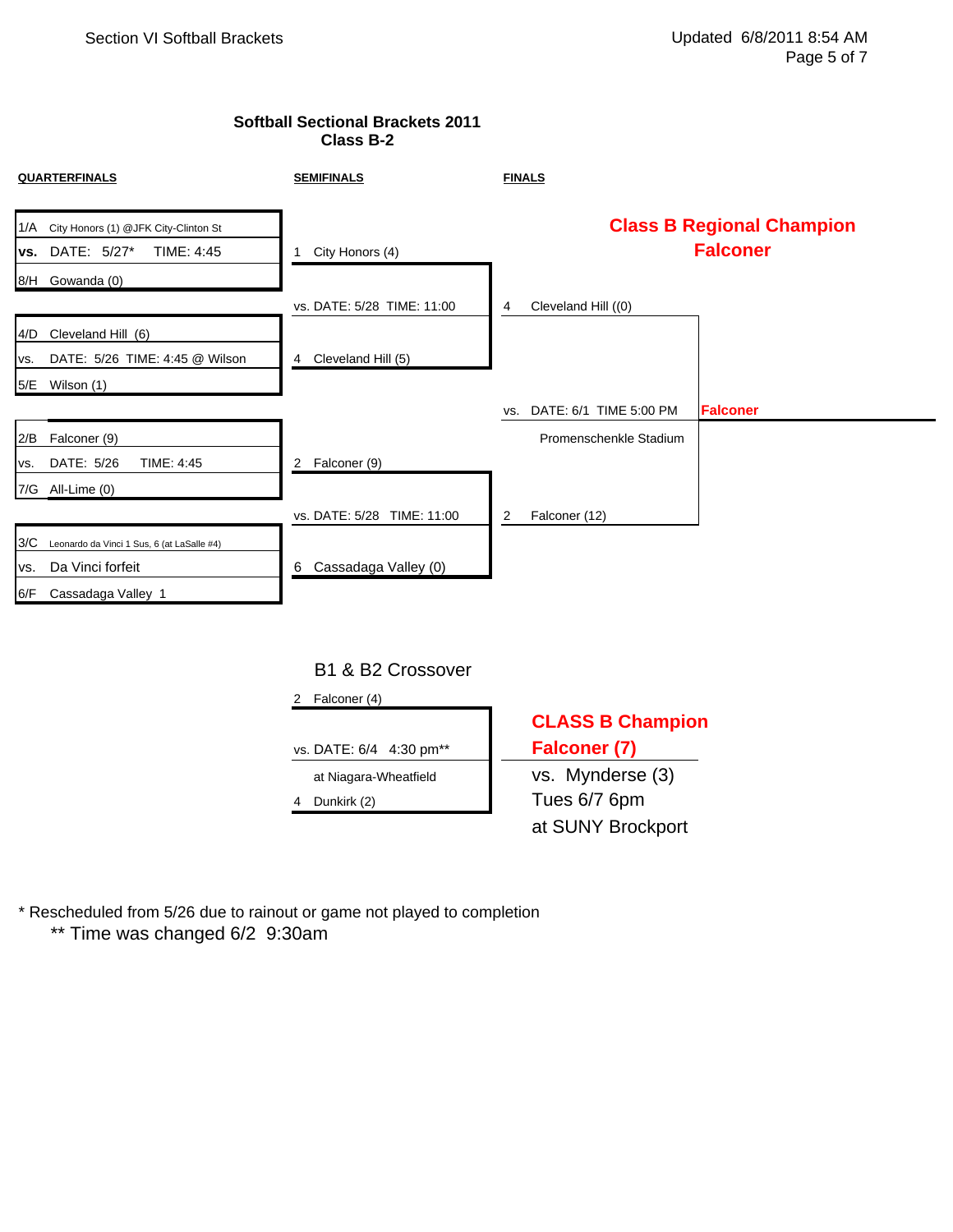# **Softball Sectional Brackets 2011 Class C**